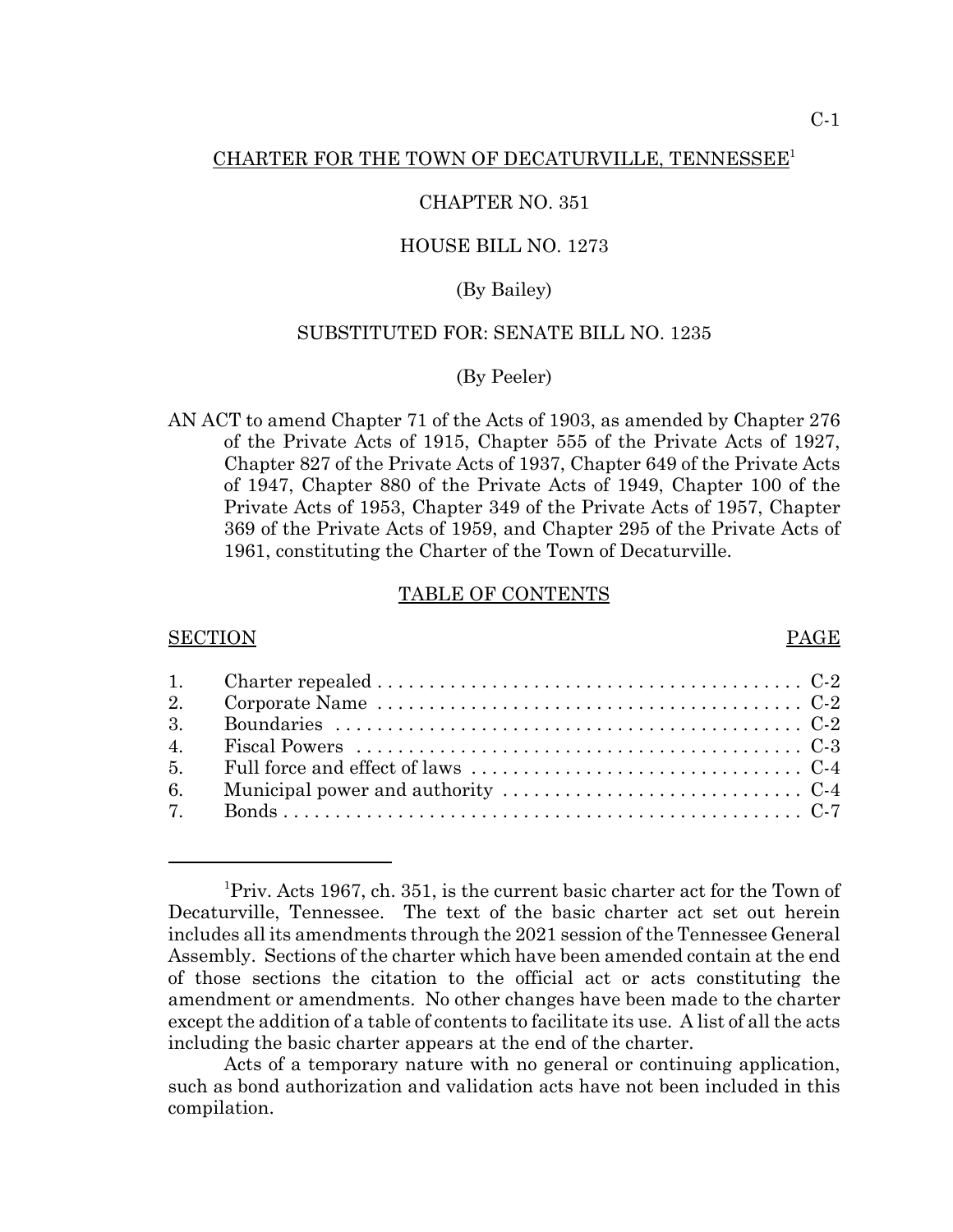## C-2

### SECTION PAGE

| 8.  |                                                                                                      |
|-----|------------------------------------------------------------------------------------------------------|
| 9.  |                                                                                                      |
| 10. |                                                                                                      |
| 11. |                                                                                                      |
| 12. | Mayor and board of aldermen--adoption of ordinances  C-13                                            |
| 13. |                                                                                                      |
| 14  |                                                                                                      |
| 15. |                                                                                                      |
| 16. |                                                                                                      |
| 17. | Term of office $\dots \dots \dots \dots \dots \dots \dots \dots \dots \dots \dots \dots \dots \dots$ |
| 18. | Date of general municipal elections $\dots \dots \dots \dots \dots \dots \dots \dots$                |
| 19. |                                                                                                      |
| 20. |                                                                                                      |
| 21. |                                                                                                      |
| 22. | Deletion of prior charter acts $\dots \dots \dots \dots \dots \dots \dots \dots \dots \dots$         |
| 23. |                                                                                                      |
| 24. | Local approval required $\dots\dots\dots\dots\dots\dots\dots\dots\dots\dots\dots\dots$               |
| 25. |                                                                                                      |

Be it enacted by the General Assembly of the State of Tennessee:

SECTION 1. Chapter 71 of the Acts of 1903, as amended, being the Charter of the Town of Decaturville, is amended by deleting all following the enacting clause of Chapter 71 and substituting in lieu thereof the provisions contained in this Act.

SECTION 2. That the Town of Decaturville, in the County of Decatur, and the inhabitants thereof, be and the same are hereby constituted and declared a body politic and corporate, by the name and style of "The Town of Decaturville," and by that name shall have perpetual existence; may use a common seal, and may alter it at pleasure; may sue and be sued; plead and be interpleaded in all courts of law and equity in all action whatsoever; may purchase and sell, receive, own and hold real estate, personal and mixed property within and without the town for corporate purposes and may sell, lease or dispose of such property for the benefit of the corporation, and do all other things touching the same, as a natural person may do.

SECTION 3. The corporate limits of the Town of Decaturville shall embrace the territory in the County of Decatur, within the following boundaries: Beginning on a rock fence at the southwest corner of Decaturville cemetery, Decaturville, Tennessee, runs thence south 69° 30' west 2218 feet to Funderberk and Keeton line fence to a point; thence south 10° east 870 feet to J.W. Stout and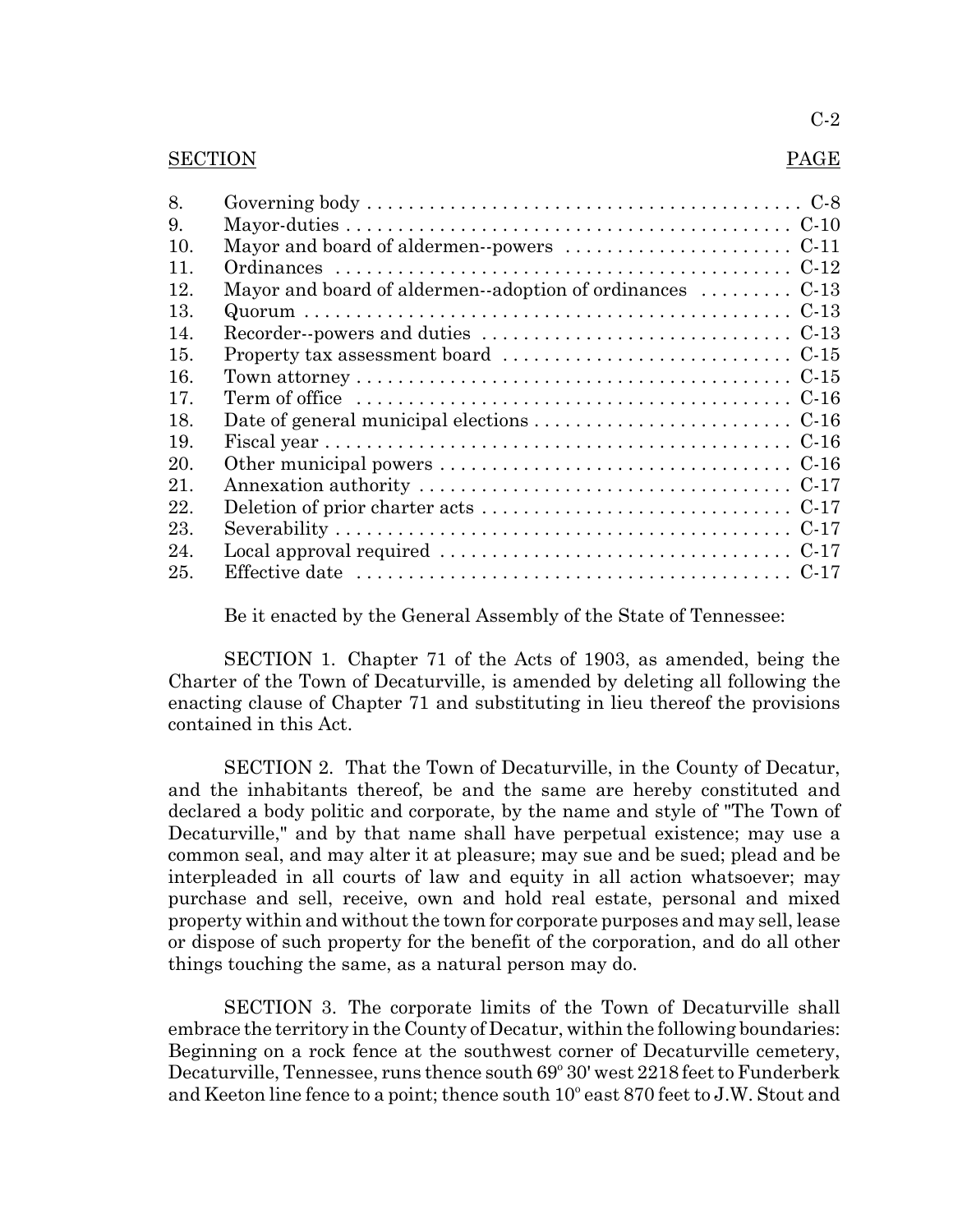James Roberts line fence; thence with said fence south 86° west 675 feet to James Roberts cross fence to a point; thence south 16<sup>°</sup> west 1480 feet to a point in the centerline of state highway No. 100; thence south  $46^{\circ}$  west with said highway 500 feet to a point; thence due south 474 feet with Vise heirs and Oscar White heirs line to a point; thence north  $80^\circ$  east 1287 feet to D.C. Crowder line southwest corner of horselot; thence with lot fence north 73° east 653 feet to a point in the centerline of state highway No. 69; thence north  $87\frac{1}{4}^{\circ}$  east  $865$  feet to a concrete corner marker in the southwest corner of the Tennessee state highway department property; thence east 220 feet to the southeast corner of said property; thence south  $79\frac{1}{2}^{\circ}$  east  $590$  feet to the corner of a wire fence; thence with said fence north  $32\frac{1}{4}^{\circ}$  east  $474$  feet to a point; in the centerline of a street leading from state highway No. 69 to Rushings Creek Bridge on the Largo Road; thence with the centerline of said street two courses as follows: south  $67^\circ$  east  $844$  feet; south  $34\frac{1}{2}^\circ$  east  $540$  feet to a point near an electric power pole; thence south  $34\frac{1}{2}^{\circ}$  east 140 feet to the southeast corner of a lot belonging to Ralph Brasher; thence with the east boundary of same, north  $46^{\degree}$ east 187 feet to a point; thence north  $50\frac{1}{2}^{\circ}$  west 361 feet to the northeast corner of a lot belonging to Omer Blackstock; thence with the north boundary of same north 68 $\frac{1}{4}^{\circ}$  west 211 feet to a point in the east boundary line of the Pauline Johnson property; thence with the east boundary line of same north  $51^{\circ}$  east 680 feet to a hackberry on the north bank of a branch; thence with a wire fence, the west boundary line of Jake Dunkle tract north 17° east 1100 feet to a point in the centerline of Largo Road; thence with the centerline of said road, north  $35^{\circ}$ west  $300$  feet to a point; thence north  $11^{\circ}$   $30'$  east  $3133$  feet to a point; thence north 9° west 920 feet to a point in the centerline of Donna Rogers Road; thence with said road, north  $79^{\degree}$  west to a point at the intersection of said road with a side road, which point bears south  $87\frac{1}{2}^{\circ}$  east  $352$  feet from the intersection of said Donna Rogers Road and Old Decaturville-Parsons Pike Road; thence with said side road, south  $19\frac{1}{2}$  east 200 feet to a point; thence approximately parallel to the said Donna Rogers Road, south  $18\frac{1}{2}^{\circ}$  west 290 feet to a point; thence approximately parallel with Old Decaturville-Parsons Pike Road, north  $42^{\degree}$  west 200 feet; north  $18\frac{1}{2}^{\degree}$  west 710 feet; north 72  $\frac{1}{2}^{\degree}$  west 630 feet to a point in the west margin of the pavement of state highway No. 100; thence with said highway south 13  $\frac{1}{2}$  east 505 feet to a point; thence north 86  $\frac{1}{2}$  west 241 feet to a blackgum; thence south 4  $\degree$  east 620 feet to a point; thence south 14  $\frac{3}{4} \degree$  west 1180 feet to a point; thence south 19  $\frac{1}{2}^{\circ}$  west 1310 feet to the beginning.

SECTION 4. The right, title and ownership of all property of said Town of Decaturville and all uncollected taxes, assessments, dues, fines, costs, claims, judgments chooses in action, and all its rights of every kind and character whatsoever, shall immediately become and are hereby vested in the municipal corporation by this Act; and said new corporation be, and hereby is burdened and charged with and made liable for all debts, contracts, bonds and obligations of the old corporation which it succeeds, in the same manner and form and to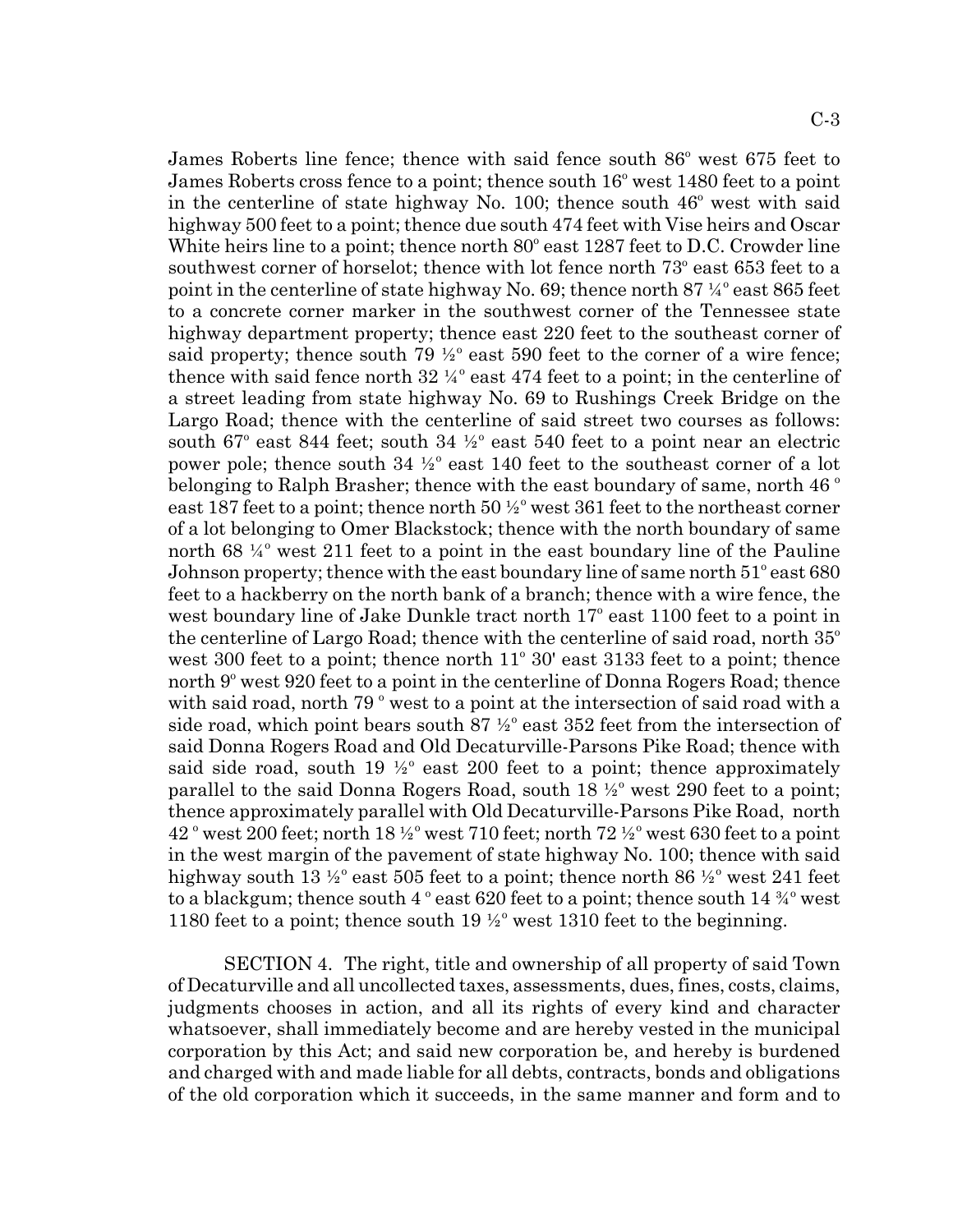the same extent as the said prior municipal corporation was under existing laws.

SECTION 5. All laws, ordinances, and resolutions lawfully enacted by the governing body of the Town under any preceding Charter or Charters and not inconsistent with this Charter shall be and do remain, in full force and effect under this new Charter until such time as the governing body of said Town created under and by this Act, shall elect to amend, modify, or repeal the same.

SECTION 6. The municipality shall have full power and authority:

1. Ordinances: To make such laws and ordinances as may be necessary and proper to preserve the health, peace and good order of the Town.

2. Nuisances: To prevent, remove and abate nuisances.

3. Police Department: To establish a Police Department with a marshal and such patrolmen as may be deemed necessary, and as may be fixed by ordinance.

4. Streets: To ascertain the boundaries of streets and alleys and to open, change, close and widen streets and alleys and to lay out and establish new streets and alleys, and to effectuate such powers, it shall have the right to condemn lands and other property for such purposes, and shall have the right to sell and convey streets and alleys owned by said municipality within said corporate limits for the benefit of said municipality where the titles to said streets and alleys have been acquired by said municipality in fee.

5. Street Repair, Public Utilities Rights of Way: To extend, establish, grade, pave or otherwise improve, clean, keep in repair, streets, alleys, pikes, sidewalks, curbs and gutters, and when necessary, to remove trees or other obstructions from said streets, sidewalks and alleys, and to grant rights of way on and along said streets and alleys for electric power lines, telephone lines, gas lines, water lines, all other utilities, and when necessary may grant to such utilities the power to trim trees or limbs extending into said streets and/or alleys.

6. Drainage: To erect, establish, and keep in repair, bridges, culverts, sewers, and gutters within the Town limits or immediately connected with the Town.

7. Taxes: To assess property for taxes and to levy and collect, by proper officials, taxes on all real estate, personal property, poles, privileges, sales, and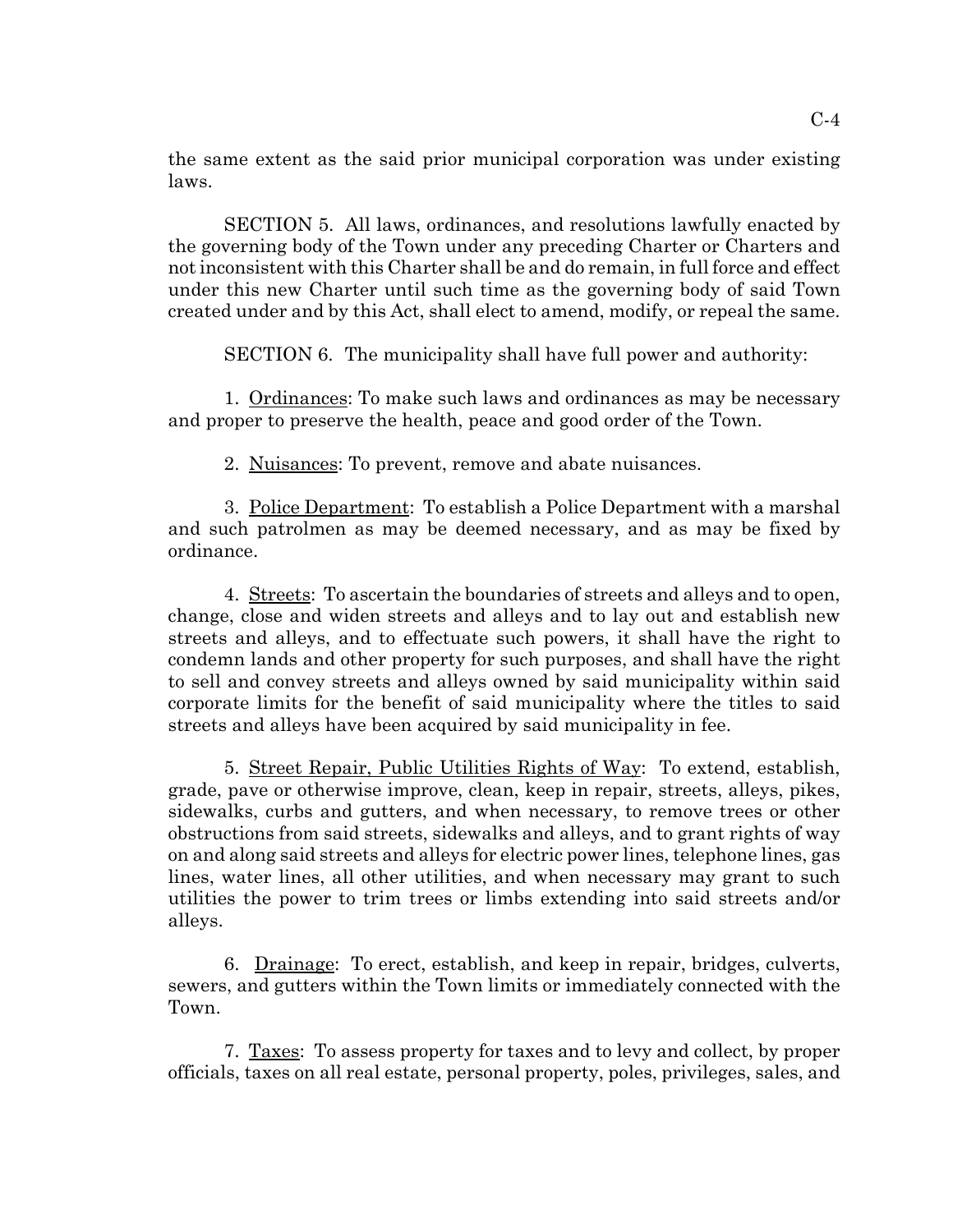any other taxes now or hereafter taxable under the laws of the state of Tennessee.

8. Appropriate Money: To appropriate money and provide for the payment of the debts of the Town.

9. Health: To make regulations and to prevent the introduction and spread of contagious diseases in the Town, and when deemed necessary, to appoint a Board of Health or health officer for the purpose of enforcing the rules and regulations and ordinances with reference to the same, within the Town limits, and within one mile adjacent to the Town limits.

10. Misdemeanors: To restrain and prohibit gaming, gambling and houses of ill fame, and to prevent other misdemeanors and other disorderly conduct.

11. Indecent Exposure: To prohibit indecent exposure and indecent shows and exhibitions.

12. Fire Department: To provide for the organization and regulation of a fire department and fire companies for said Town, and to regulate and suppress all fire hazards.

13. Fire Zone: To establish a fire zone and prohibit the erection of wooden buildings in such parts of Town as may be deemed expedient.

14. Fire Regulations: To regulate the storage of gun powder, dynamite and any and all combustible materials and explosives, and the use of lights and stove pipes and heating systems in garages, shops and any and all other buildings within the corporate limits, and to regulate the installation of electric wiring, gas pipes and the method of installation of all heating systems in any building within the corporate limits.

15. Collect Fines: To impose and collect fines and forfeitures and penalties for breaches and violations of the Town ordinances.

16. Arrest and Confinement: To provide for the arrest and confinement, until time of trial, of all drunk and disorderly persons.

17. Prisoners: To commit any person or persons who may fail or refuse to pay or secure any fine or fines, and costs, imposed upon them by any ordinance of said Town, to the jail, calaboose, or workhouse of said Town until such fine and costs be paid or secured. Every person so committed to the workhouse shall be required to work for the Town as his or her health will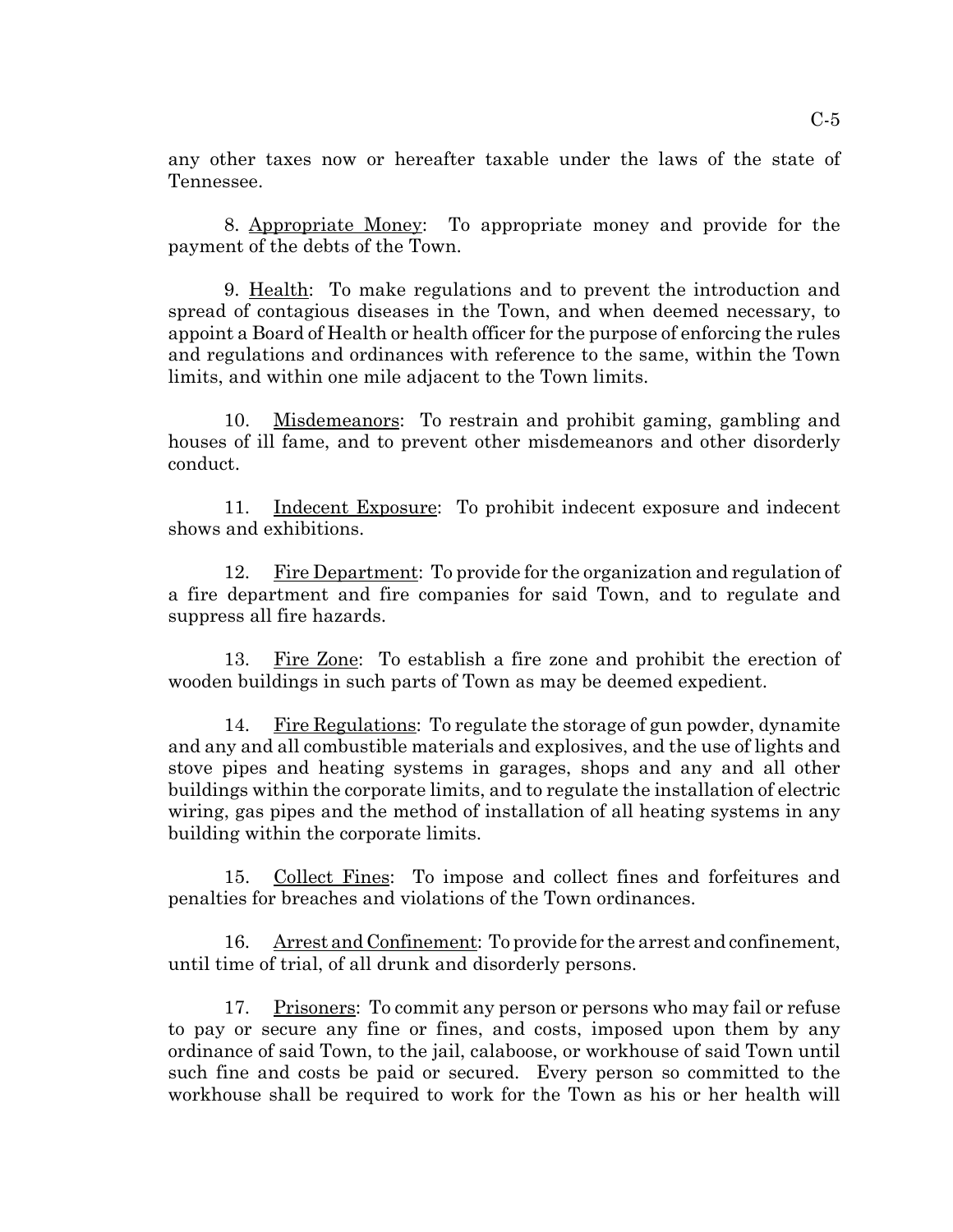permit, at such rate under such regulations as may be established by ordinance, said work to continue until said fine and costs are fully paid. In the event said Town does not have a jail or other place of confinement of persons as herein provided, then said Town may contract with the sheriff of Decatur County for the confinement in the workhouse or jail of said County, or such contract may be made with any other County of the State of Tennessee.

18. Water and Sewer. To provide, by ordinance, for a waterworks department for said Town, and to furnish to said Town, and the inhabitants thereof, water and sewer systems for said Town, under the provisions of any law now in effect, or that may hereafter be enacted, providing for the operation of said systems.

19. Livestock: To regulate, tax, license, or suppress the keeping or running at large of all livestock within the corporate limits or within any part of same, and to impound any animal or animals running at large, and in default of redemption in pursuance of any ordinance, to sell and dispose of them.

20. Regulate Speed, Automobiles: To prohibit the speeding of automobiles, trucks, wagons, horses, or other animals, and any and all vehicles upon the public thoroughfares of said Town, and to otherwise regulate traffic and parking within said Town.

21. Automobile License: To license, tax and regulate carriages, carts, omnibuses, wagons, drays, automobiles, whether driven for hire or pleasure, all trucks of every description, and all other vehicles doing public hauling of goods or carriage of passengers for hire, all taxicabs, automobile trucks, or farm tractors, that use the street, roads, highways, alleys or other public places within said Town, and to generally regulate, control or prohibit the use of the streets, roads, highways, alleys, squares and other public ways in said Town.

22. Laws and Ordinances: To pass all laws, ordinances, regulations necessary to enforce the powers granted, not inconsistent with the constitution and laws of the United States and the State of Tennessee.

23. Special Tax: To, at the discretion of the governing body of said Town, levy and collect a tax of fifty cents (50¢) on the one hundred dollars (\$100) value of taxable property, annually, for the purpose of advertising the commercial, social, agricultural, industrial points of interest, scenic, historical, educational and religious advantages of said municipal corporation.

24. Warrants and Notes: To issue interest bearing warrants and notes for public improvement in said Town, or to pay the indebtedness of said Town, and to provide by ordinance a sinking fund and tax levy to pay the same, the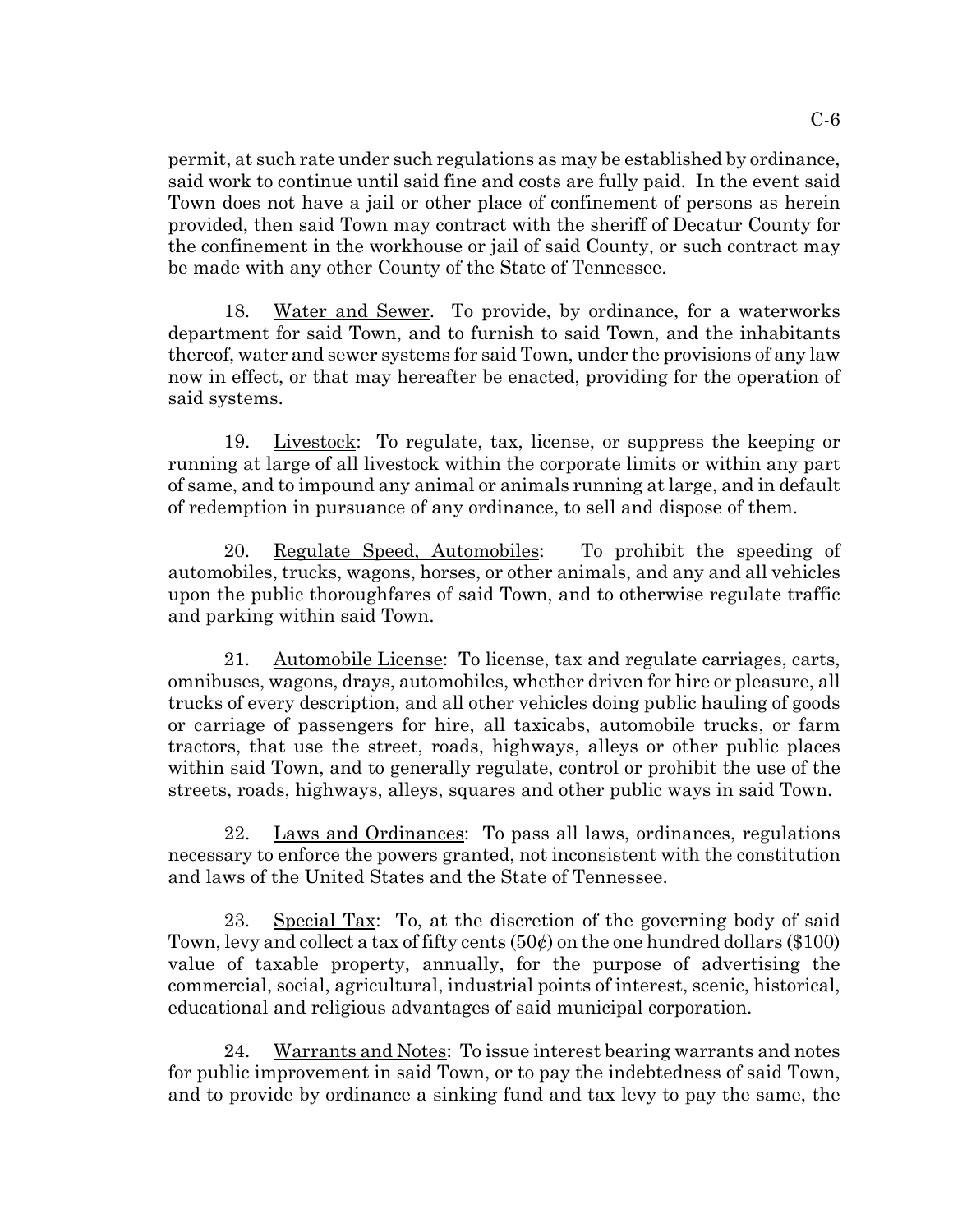maturity of said interest bearing warrants or notes not to exceed twelve months from the date thereof.

25. Intoxicants: To license, tax, regulate and prohibit the possession, transportation, use or sale of intoxicating beverages, including whiskey, wines, ale, beer and any and all other intoxicants, within the Town, and impose a special privilege tax thereon.

26. Buildings, Regulated and Inspected: To regulate the location, bulk, occupancy, area, lot, location, height, construction and materials of all buildings and structures, and to inspect all buildings, lands and places as to their condition for health, cleanliness and safety, and whenever necessary, prevent use thereof and require any alteration or changes necessary to make them healthful, clean or safe.

27. Eminent Domain: To condemn property, real or personal or any easement, interest or estate or use therein, either within or without the Town, for present or future public use; such condemnation to be made effected in accordance with the terms and provisions of the general law of Tennessee providing for the exercise of the power of eminent domain.

28. Regulate, Property Owners: To impose penalties upon the owner or owners, occupants, or agents of any house, wall, sidewalk, or other structure which may be considered dangerous or detrimental to the citizens, unless after due notice to be fixed by ordinance, the same to be removed or repaired. And in event, after notice such dangerous or detrimental condition is not remedied by the property owner, or the person in control of said property, the Town may cause the same to be removed or repaired, and shall have a lien upon the property for the costs of such repair, removal, work, etc.

SECTION 7. The Board of Mayor and Aldermen, by proper ordinance, may issue and sell bonds of the Town, on the credit of the Town, or solely upon the credit of specific property owned by the Town, or solely upon the credit of income derived from any property used in connection with any public utilities owned and operated by the Town, or upon any one or more credits for the purpose of furnishing any utility service to the Town, or for the purpose of constructing therein any internal improvements, and said bonds may be issued to make any public improvement within the Town, and the authority contained in this Charter shall not be a limitation or restriction upon the issuance of any bonds under any general laws of the State of Tennessee for the issuance of bonds by a municipality within the State and the general laws and this Charter shall be cumulative, whether said general laws are now in force or may hereafter be enacted.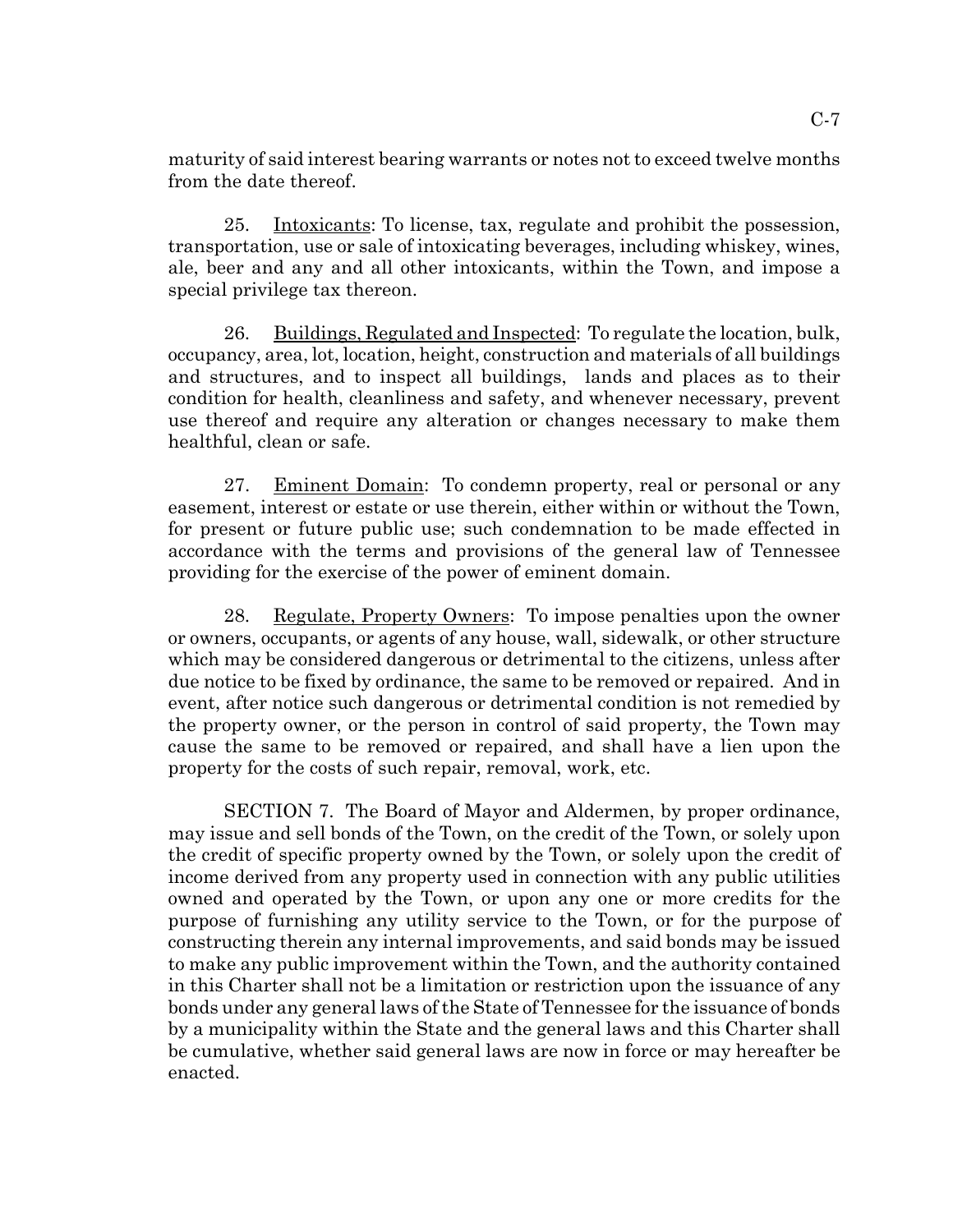No bonds of the Town, except bonds for paying, refunding or removing bonded indebtedness, and except bonds issued under the provisions of Sections 6-1101--6-1235 of the Tennessee Code Annotated, or any bonds issued under any general laws of the State of Tennessee for the issuance of bonds by municipalities now in force or that may be hereafter enacted providing to the contrary, shall be issued without the assent of a majority of those voters actually voting in an election called for that purpose.

The Mayor and Board of Aldermen may, by ordinance, call, provide for and regulate elections held respecting bond issues and may prescribe all forms, proceedings and other matters with respect to any such elections and the amounts, purposes, issue and disposition of bonds.

It shall not be necessary in the ordinance calling the election, in the notice of election, in the question submitted, or on the ballot or in any of the matters preceding the said election, to state the amount of the bonds proposed to be issued for each purpose, but it shall be sufficient for the ordinance and notice of election to state the total amount of bonds proposed to be voted upon at said election, and in general language, the purpose or purposes for which said total amount is to be used; and if a majority of the voters of the Town voting at such election assent to the issuance of the amount of bonds, then such amount may be issued, and such bonds, or the proceeds thereof, may from time to time, by ordinance adopted by the Mayor and Board of Aldermen, be appropriated in any amount or amounts to the purposes for which such total amount was voted.

SECTION 8. The governing body of the Town of Decaturville shall be known and designated as the Mayor and Board of Aldermen of the Town of Decaturville. The governing body shall consist of a Mayor and six (6) Aldermen, each of whom shall be householders and free holders, not less than twenty-one (21) years of age, and shall have resided within the limits of the Town of Decaturville at least one (1) year prior to their election, and for the purpose of putting this Act into effect the persons hereinafter named, the present duly elected and acting Mayor and Board of Aldermen shall be, and they are hereby constituted, the Mayor and Board of Aldermen of the Town of Decaturville, and clothed with all the powers vested by law in such officials, and they shall discharge all the duties encumbered upon them, as such officials, from and after the effective date of this Act, and shall hold their office until their successors are duly elected and qualified. The officials hereinbelow named shall, within fifteen (15) days after the passage of this Act, take an oath before some person qualified to administer oaths within County of Decatur, said oath to be in conformity with the oath prescribed by statute for public officials, and all subsequent elected or employed officials shall take the same oath, which shall be filed with the Recorder or Mayor and entered upon a journal upon which the minutes of the meetings of the Mayor and Board of Aldermen are entered, and in case of a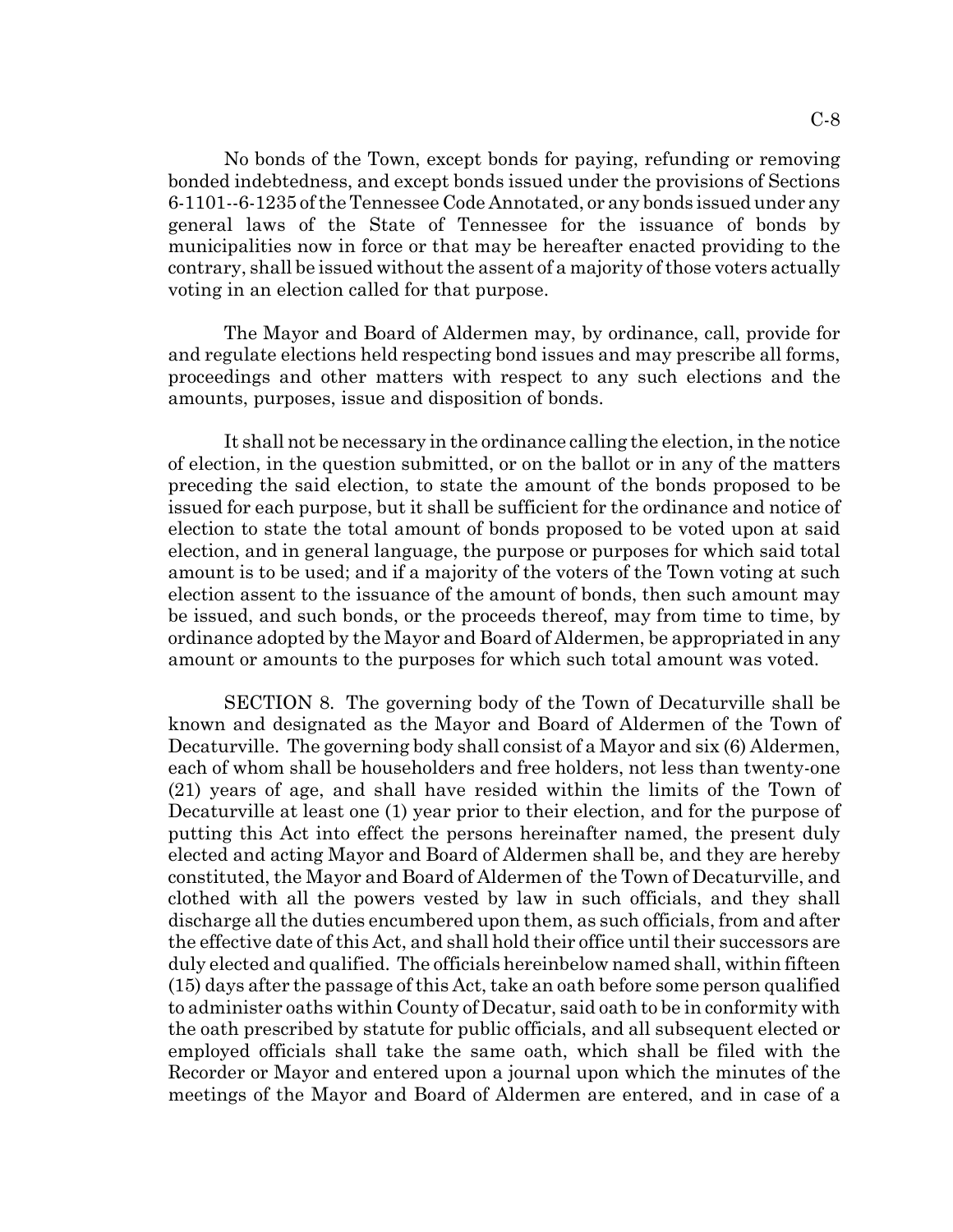vacancy caused by death, resignation, removal or otherwise, of the Mayor or any member of the Board, the remaining members of the Board of Aldermen and the Mayor shall elect some qualified person, as hereinafter provided, to fill said vacancy, the person so elected to hold his office until the next legal election of the Town officials, and for the purpose of putting this Act into effect immediately after its passage, the following named persons, who are the present elected, qualified, and acting Town officials under the old Charter, shall be and are constituted the first Mayor and Board of Aldermen provided for in this Act to-wit:

Will T. Rogers, Mayor R. Guy Butler, Alderman Fred Pratt, Alderman Frank Hardin, Alderman Cleo Spence, Alderman A. P. McDaniel Alderman Roy N. McPeak, Alderman

The aforesaid officials and their successors in office shall be paid a salary and/or expenses for their services as such officials, the amount to be paid to be fixed by ordinance. Immediately after being sworn into office as such officials, the said Mayor and Board of Aldermen shall meet at once and organize and assume charge of the affairs of the municipality and shall proceed to employ a Town Marshal and a Recorder and such other officers as the Board shall, at any time, deem necessary, each of which official shall be employed by majority vote of the Aldermen of the Town. The Mayor and/or Town Secretary shall perform the duties of the Recorder hereunder until such time as a Recorder shall be employed hereunder by the Board, which said Town Secretary shall be elected by the Board from its membership.

The Mayor shall not be permitted to cast a vote as a member of the Mayor and Board of Aldermen except in case of a tie, which he shall then be required to cast the deciding vote in all cases of such ties. It shall become the duty of the said Board to fix, by ordinance the salaries of all officials employed by them, and they are hereby constituted with power to discharge any such official with or without cause, when, in their judgment, such action appears to be the best interest of the Town of Decaturville. The Mayor and Board of Aldermen shall meet the second Tuesday night of the following month after assuming office, and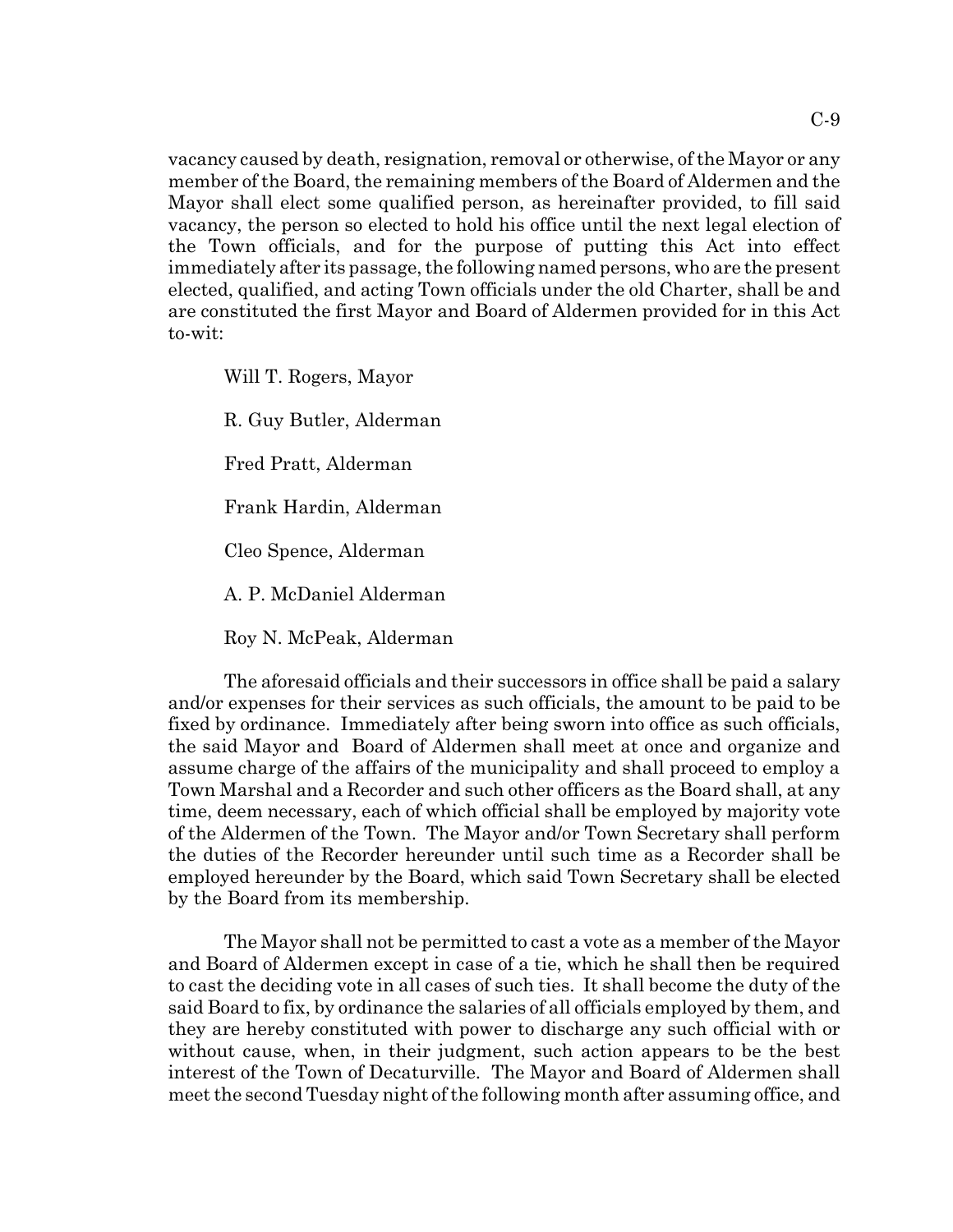the second Tuesday night of each month thereafter, as a regular meeting of said Board, the time of the meeting to be fixed by ordinance, and the Board of Mayor and Aldermen may, by ordinance, change the date and time of the regular meeting of said Board.

SECTION 9. The Mayor, herein appointed, by the provisions of this Act, and his successors in office, shall preside over all meetings of the Board.

It shall be the duty of the Mayor, by written communication to lay before the Board any information coming to this attention, which, in his judgment, demands consideration of the said Board. He shall have power to call special meetings of said Board. Also, whenever, in the opinion of three (3) members of the Board of Aldermen, the welfare of the Town demands it, the Mayor or Recorder shall call a special meeting of the said Board of Aldermen, such a notice to be served by a member of the police force or left at the usual place of residence of the member.

Each call for a special meeting shall set forth the character of the business to be transacted at such meeting, and no other business shall be considered at such meeting except by unanimous consent of the Board present at such meeting. However, a special meeting of the Board may be held at any time upon unanimous consent of the Mayor and Board of Aldermen waiving call, notice and purpose of the meeting in writing.

The Mayor or Recorder shall submit to the Board at each regular meeting a report of the financial condition of the municipality, showing all receipts and disbursements made during the month and all obligations owing by the municipality, together with the balance of funds on hand.

A statement shall be ordered published by the Board annually in a newspaper of general circulation in said Town, which shall show the receipts and disbursements made during the prior fiscal year. The Mayor shall have the power, and it shall be his duty to sign all warrants, checks and other vouchers, and countersign all those drawn by the Recorder against the funds of the Town. All contracts or deeds executed in the name of the Town shall be signed by the Mayor, and attested by the Recorder or Secretary, when authorized by the Board of Aldermen.

The Mayor and Board of Aldermen shall have the power, and the authority is hereby vested in them to employ a Town Attorney whose duties are hereinafter set out, and whose salary shall be fixed by the Mayor and Board of Aldermen, and said Board shall have the power and authority to employ additional counsel to assist said Town Attorney when, in their judgment, the exigencies of the case demand.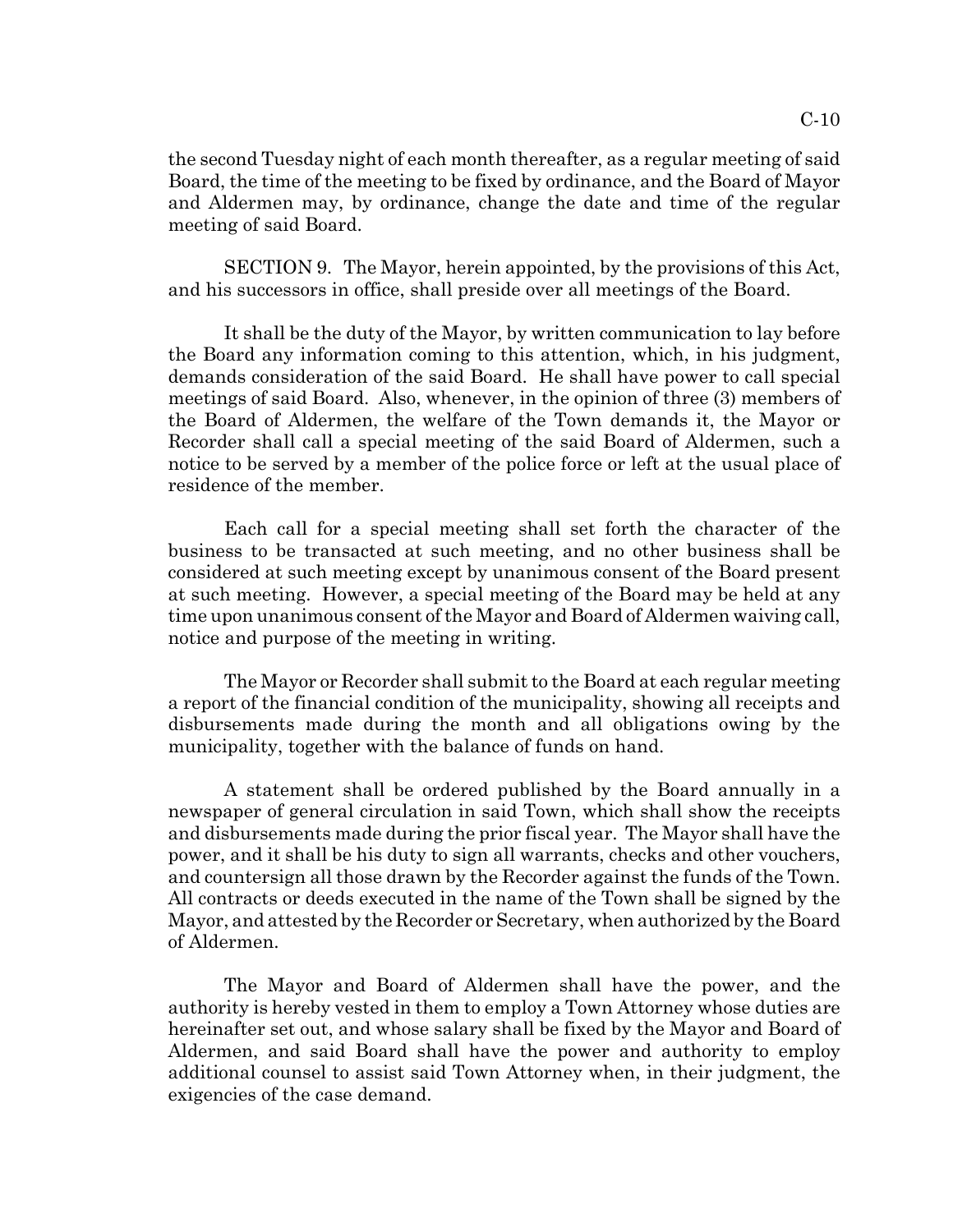The Mayor and Board of Aldermen shall also have the power, and authority is hereby vested in them, to employ special policemen to assist the Town Marshal when, in their judgment, the exigencies demand such action, compensation for such services to be fixed by the Board, the employment of such officers to be made in writing and entered of record on the minutes of the Board. The Mayor and Board of Aldermen may, by ordinance, establish a Police Department, with the Town Marshal as Chief of Police, and such policemen or patrolmen as may be determined by the Board.

The Mayor and Board of Aldermen shall also have the power, and authority is hereby vested in them, to, by ordinance, establish such departments to administer the affairs of the municipality as deemed by the Mayor and Board of Aldermen necessary, and to prescribe the duties of the departments so created, and fix the salaries of the heads of the department and employees thereof. A member of the Board of Aldermen may be designated as the head of such departments.

SECTION 10. (a) The Mayor and Board of Aldermen shall have the power and authority to construct, improve, reconstruct and reimprove, by opening, extending, widening, grading, curbing, guttering, paving, graveling, macadamizing, draining, or otherwise improving any streets, avenues, alleys, squares or other public places within the corporate limits and to assess a portion of the costs of such improvements upon the property abutting upon or adjacent to said streets, highways, alleys or other public places under and as provided by Sections 6-1101--6-1234 of the Tennessee Code Annotated, or by any general law of the State now or hereafter in force.

(b) The Mayor and Board of Aldermen shall be, and are hereby empowered and invested with the authority to impose, by ordinance, interest and penalties on all delinquent taxes, said interest and penalties to be in the same amount as now or may hereafter be imposed by law upon delinquent county taxes, and to provide by ordinance for the enforcement and collection of the same. The taxes payable to the Town shall be due at the same time as county taxes, and become delinquent upon the same date as county taxes.

(c) The Mayor and Board of Aldermen shall be, and they are hereby vested with full and complete power and authority to enact such ordinances and laws as shall be necessary to effectuate the powers vested by this Charter in said municipality. However, such laws and ordinances so enacted shall not be inconsistent with the laws of the State of Tennessee. The Mayor and Board of Aldermen shall be, and they are hereby vested with full and complete power and authority to do all acts and perform all duties required to effectuate the power herein vested in said municipality, and which are not delegated to some other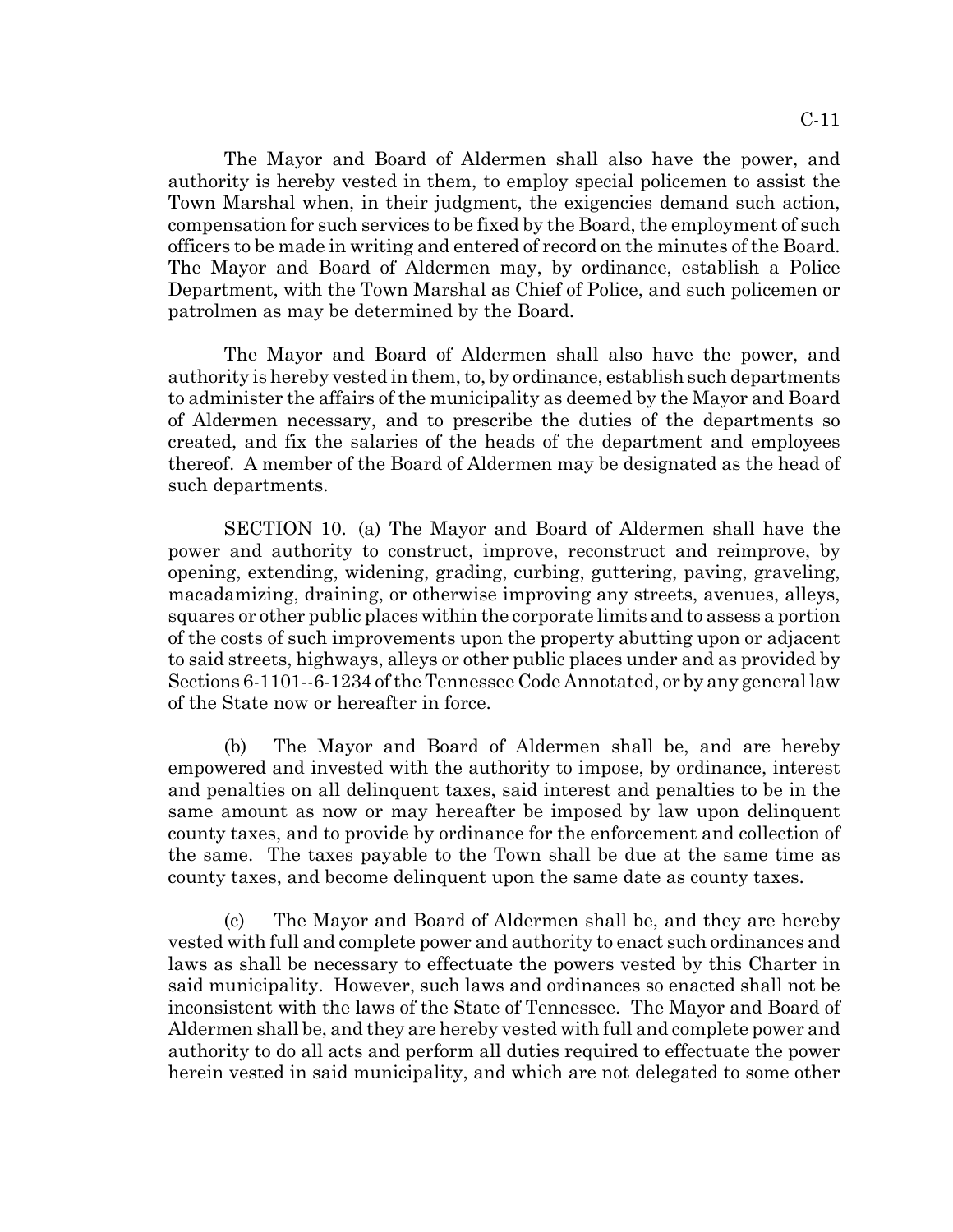official by this Act, and to perform all duties and all acts imposed by law upon municipal legislative bodies.

(d) The Mayor and Board of Aldermen, in acting on any and all questions coming before the Board, including the enactment of all laws, resolutions and ordinances, shall vote via viva voce, upon roll call, and the vote of each member thereof shall be recorded on each and every question, by entry in the journal in which the minutes of the meeting of the Board are kept.

(e) The Mayor and Board of Aldermen shall require all oaths of office to be in writing, and the same shall be filed with the Recorder or Town Secretary and entered upon the journal of the minutes of the Board and become a part of the records of said Board.

(f) The Mayor and Board of Aldermen shall have power, and the authority is hereby vested in them, to select one (1) of the members of the Board of Aldermen as Vice-Mayor, and his duties shall be to preside over the meetings in the absence or inability of the Mayor to be present at any meeting, and also to act as Mayor in any capacity that this Act requires of the Mayor. In the event of death, resignation, or disability of the Mayor, the Vice-Mayor shall assume all the duties of the Mayor and shall act as Mayor until the next regular election.

(g) In the absence or inability of the Mayor or Vice-Mayor to be present at any meeting, it shall be the duty of the Board of Aldermen to elect one of their number to preside over such meeting.

SECTION 11. The Mayor and Board of Aldermen shall, in the passing or enacting of all ordinances, observe the following:

Each ordinance shall be submitted and passed on one (1) reading at a regular meeting or a special meeting of the Board called for the purpose shall receive the affirmative vote of a majority of the Board present and be signed by the Mayor before the same shall become effective. The Mayor shall sign all ordinances which have received the affirmative vote of the majority of the Board present, within twenty-four (24) hours after the time of the passage of the ordinance, and in case of the inability of the Mayor to sign such ordinance, it shall become the duty of the Vice-Mayor to sign the same. When an ordinance is introduced, it shall be the duty of the Recorder or Secretary to note on said ordinance the name of the person introducing the same, the date of its passage, and date approved by the Mayor or Vice-Mayor. The ordinance shall be divided into appropriate sections, shall be in brief, intelligible form, and shall, after passage, be recorded in a well-bound book or printed or typewritten upon durable paper, and a copy thereof, whether printed or typewritten, as ordered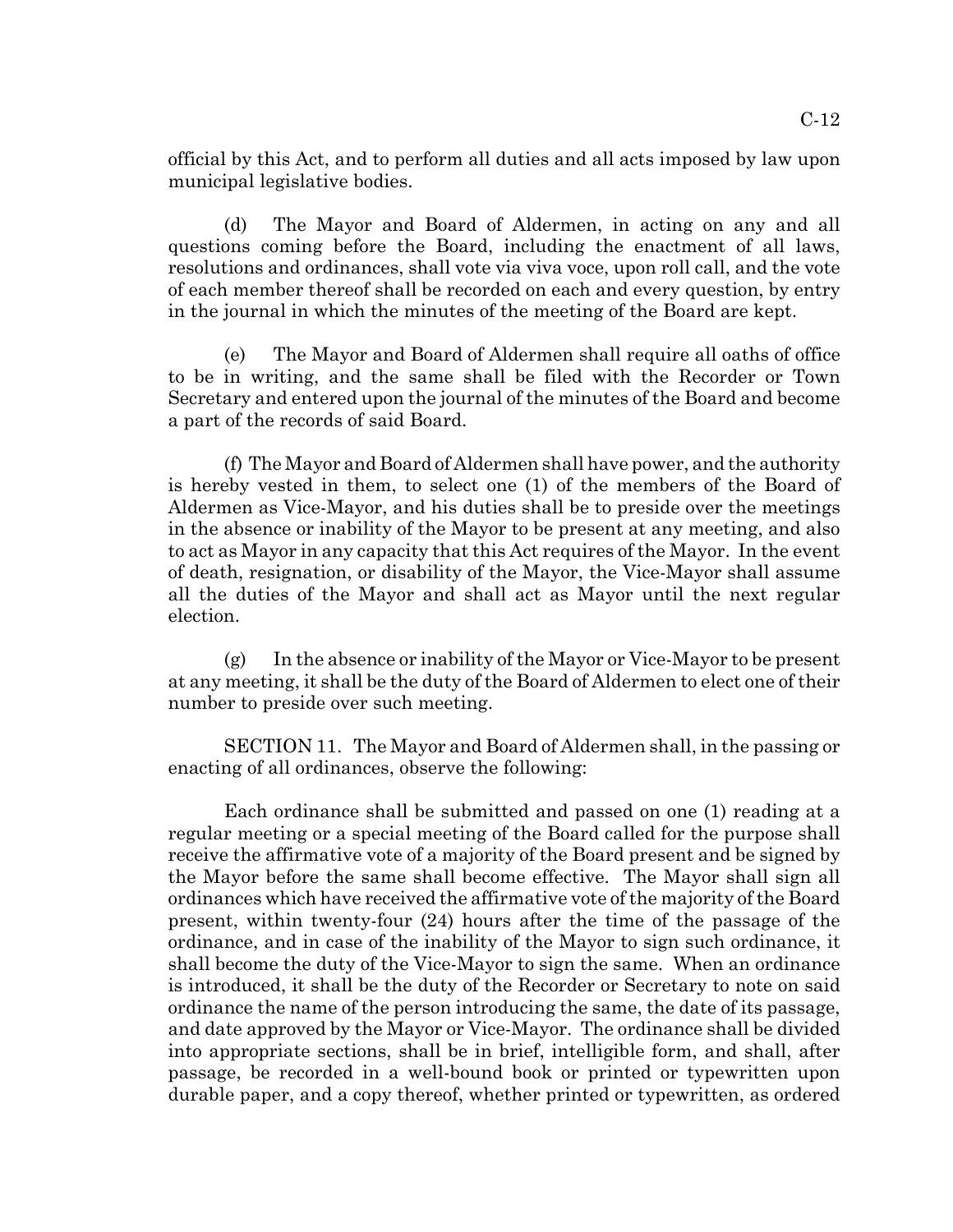by the Board and certified by the Recorder or Secretary, shall be received in evidence by Courts of this State as competent evidence of the provisions of such ordinance.

All ordinances shall commence as follows: "BE IT ORDAINED BY THE MAYOR AND BOARD OF ALDERMEN OF THE TOWN OF DECATURVILLE, TENNESSEE AS FOLLOWS:"

SECTION 12. The Mayor and Board of Aldermen are hereby authorized and empowered to draft or embody the ordinances of the Town of Decaturville in the form of a code, embracing all ordinances, to be known and designated as the "Town Code." Said code shall be made up on a loose-leaf record approved by the Mayor or Vice-Mayor in order that new ordinances passed from time to time may be inserted therein, the original or a copy of said code certified by the Mayor or Recorder shall be received in evidence by the Courts of this State as competent evidence of the provisions of said Town Code.

All ordinances of a general nature or imposing a penalty for the violation shall be published in a newspaper circulated in the Town at least one (1) time before enforcement thereof.

The Board of Mayor and Aldermen may adopt, by reference, all codes or ordinances as provided by general law, applicable to municipal corporations.

SECTION 13. A majority of all the members of the Board shall constitute a quorum, but a smaller number may adjourn from day to day and may compel the attendance of the absentees in such manner and under such penalty as the Board may provide.

SECTION 14. The Mayor or Recorder, hereinbefore provided shall be empowered as follows and impressed with the following duties:

(a) To issue all warrants for the arrest and apprehension of any and all violators of the criminal laws, misdemeanors, ordinances and offenses against the municipality as prescribed by ordinance.

(b) To discharge all the duties imposed upon justices of the peace and magistrates; exercise the duties and possess all judicial powers of justices of the peace and magistrates as to criminal offenses committed in the corporate limits of said municipality.

(c) To preside over the Town Court.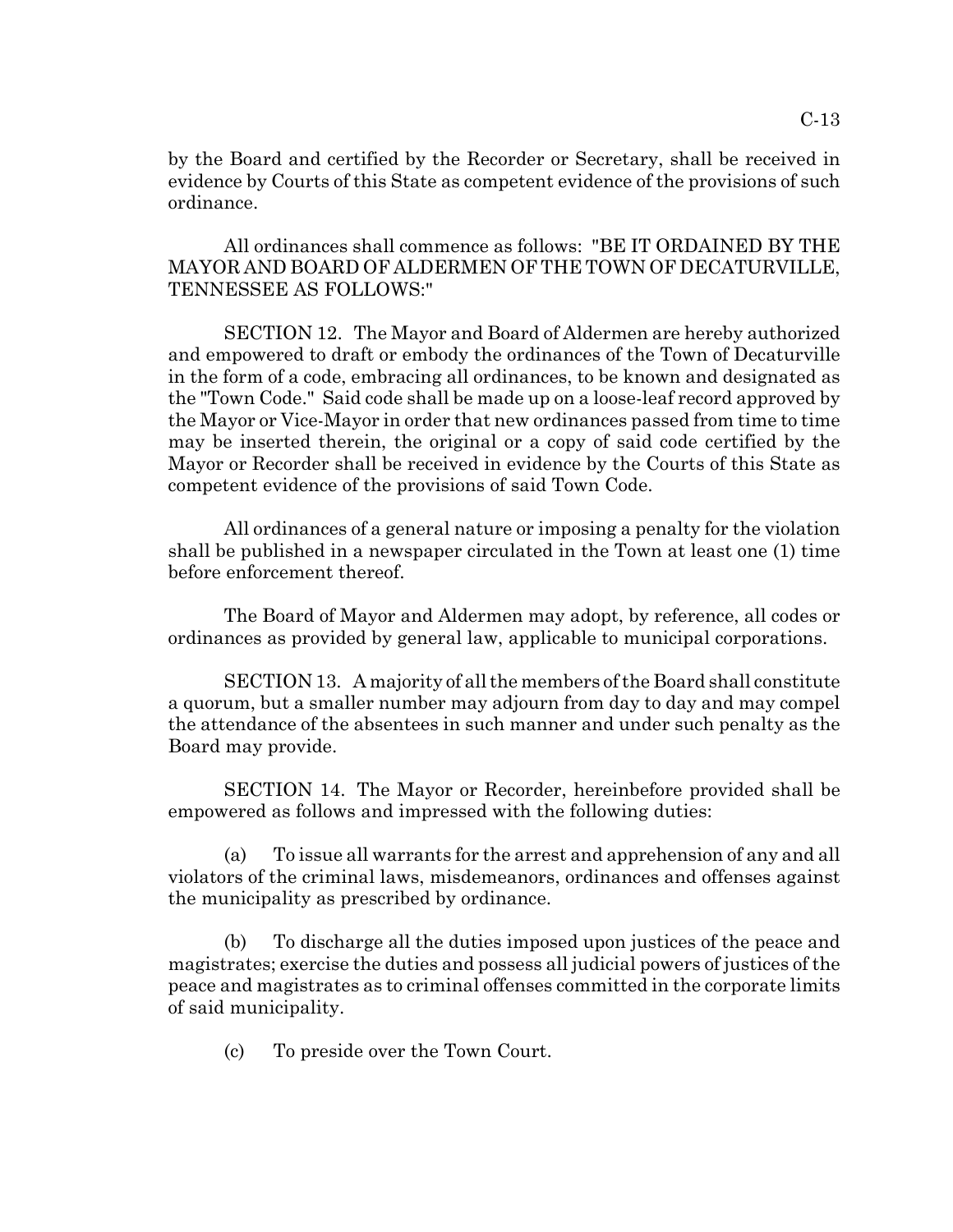(d) The Recorder shall, before entering upon the duties of his office, enter into a fidelity bond issued by some bonding company licensed to do business in the State of Tennessee, the premium on the bond to be paid from the funds of the municipality, conditioned and in the amount to be determined by the Mayor and the Board of Aldermen, but in no case less than two thousand dollars (\$2,000.00), the bond to be approved by and filed by the Mayor and entered of record on the minute book of the Recorder's office.

(e) The Recorder shall also, before entering upon the duties of his office, take an oath before the Mayor, for the faithful performance of his duties, which oath shall be filed by the Mayor and entered as heretofore provided.

(f) The Recorder shall hold his office at the pleasure of the Board, and until his successor is employed and qualified.

(g) The Recorder, or the Mayor, shall have powers to impose and collect fines, penalties and forfeitures for violations of the town ordinances, and shall have and receive the fees allowed by law to justices of the peace in criminal cases, which fees shall become the property of the Town of Decaturville, and be accounted for by said Recorder of Mayor.

(h) The Recorder, or in the event the Mayor acts, shall enter all cases upon a docket kept for the purpose, showing the name of the defendant, the charge against the defendant, the judgment in the case, the costs of the case and whether collected, said docket to be similar to that prescribed by law for justices of the peace. The Recorder shall make a report of all fines and costs collected by him, to the Mayor and Board of Aldermen at each monthly meeting.

(i) The Recorder shall, after receipt of the tax assessments, as hereinafter provided, copy the name of the property owners on a book to be known as the tax book, giving the true boundaries, valuation of the property and total amount of taxes due.

(j) The Recorder shall collect all taxes due the Town of Decaturville, and when delinquent, all interest and penalties, and issue his receipt therefor, and which receipts shall be consecutively numbered, and when issued, the number shall be entered opposite the name of the property owner paying the tax.

(k) The Recorder shall receive such compensation from the municipality as allowed by the Mayor and Board of Aldermen by proper ordinance.

(l) The Recorder shall perform such other duties and have such authority as may be conferred upon him by the Mayor and Board of Aldermen by ordinance duly enacted.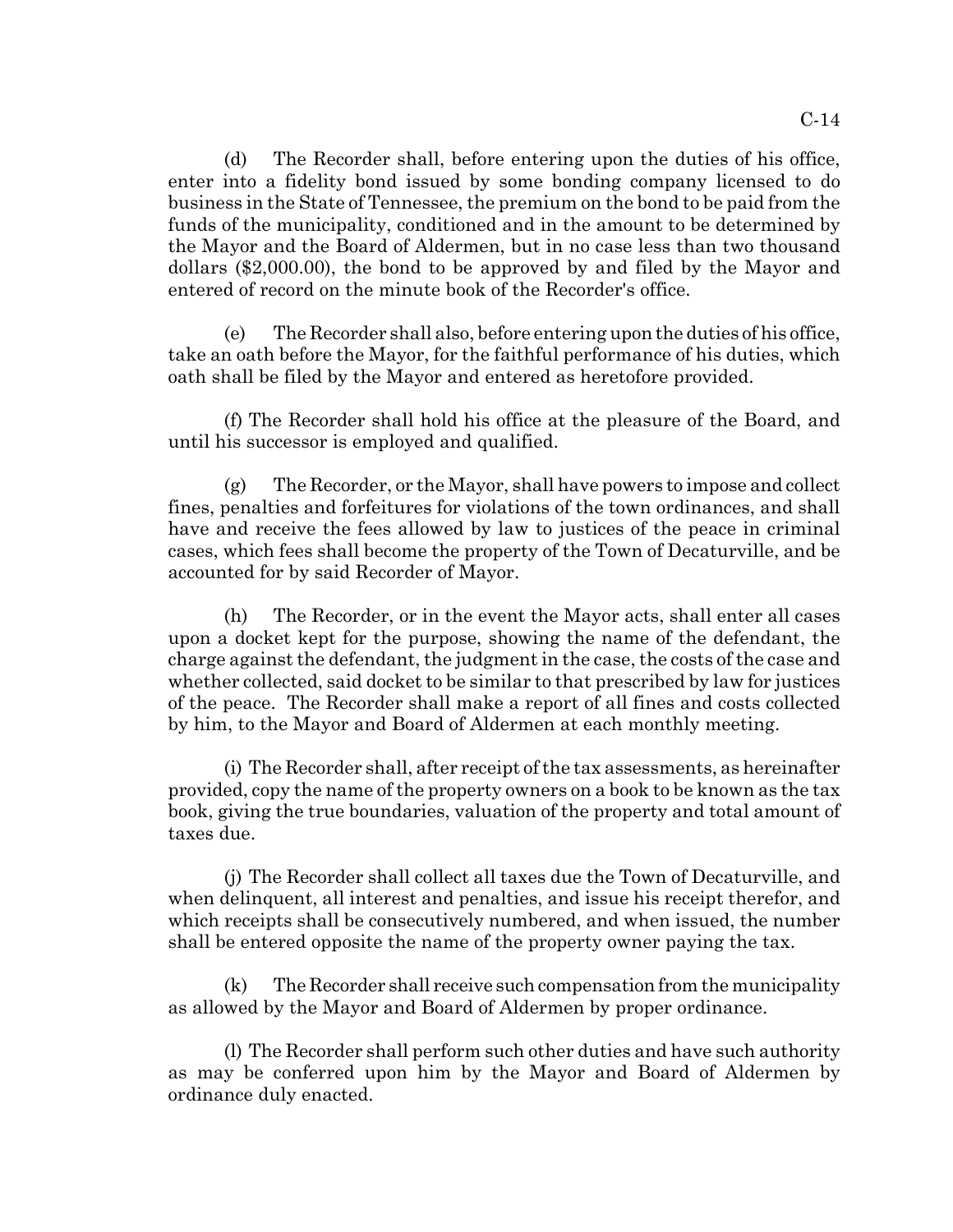SECTION 15. The Mayor and Board of Aldermen, by ordinance, shall appoint a Board of three (3) members, who shall be property owners within the Town, and who shall serve at the pleasure of the Board, to assess all property within the corporate limits of the Town for taxation. The Board shall be known as the Property Tax Assessment Board, and shall observe the rules and regulations laid down by the Mayor and Board of Aldermen, and the ordinances thereof, in the assessment and valuation of all property, and shall assess the property within the municipality at its fair cash value as of April  $10<sup>th</sup>$  of each year, and as nearly as possible assess all property at a uniform valuation. The Board shall complete its assessment and certify the same to the Recorder not later than the first day of July of each year. All taxes shall be due and payable on January 1 and delinquent on March 1 following the taxable year. The assessment shall be made in the same manner as the assessment, levy and collection of taxes for state and county purposes, and all laws relating to assessments, levy and collection of taxes by state and county officials shall apply to all the officials, agents and employees of the Town.

SECTION 16. The Town Attorney shall possess the following qualifications, and his duties shall be as follows:

(a) The Town Attorney shall be a regular licensed attorney at law, and qualified to practice law in all the courts of the State of Tennessee.

(b) It shall be his duty to represent the municipality in all suits in which the Town of Decaturville shall be engaged or concerned in any of the courts of the Town or State.

(c) He shall give legal advice and written opinions to any of the Town officials on any and all legal matters concerning the Town of Decaturville, when requested to do so by the Mayor or the Board of Aldermen, and shall attend all meetings of the Mayor and Board of Aldermen when requested to do so by the Mayor or any member of the Board.

(d) He shall when requested by the Mayor or Board of Aldermen, draft any and all ordinances, and when requested to do so, examine any and all ordinances considered by the Mayor and Board of Aldermen, and pass upon their validity and legality, and shall perform such other and further legal services as are consistent with his office.

(e) The salary of the Town Attorney shall be fixed by the Mayor and Board of Aldermen by ordinance, and the Town Attorney shall, in addition to his regular compensation, be paid additional fees as his services may demand, and the Mayor and Board of Aldermen may within their discretion allow.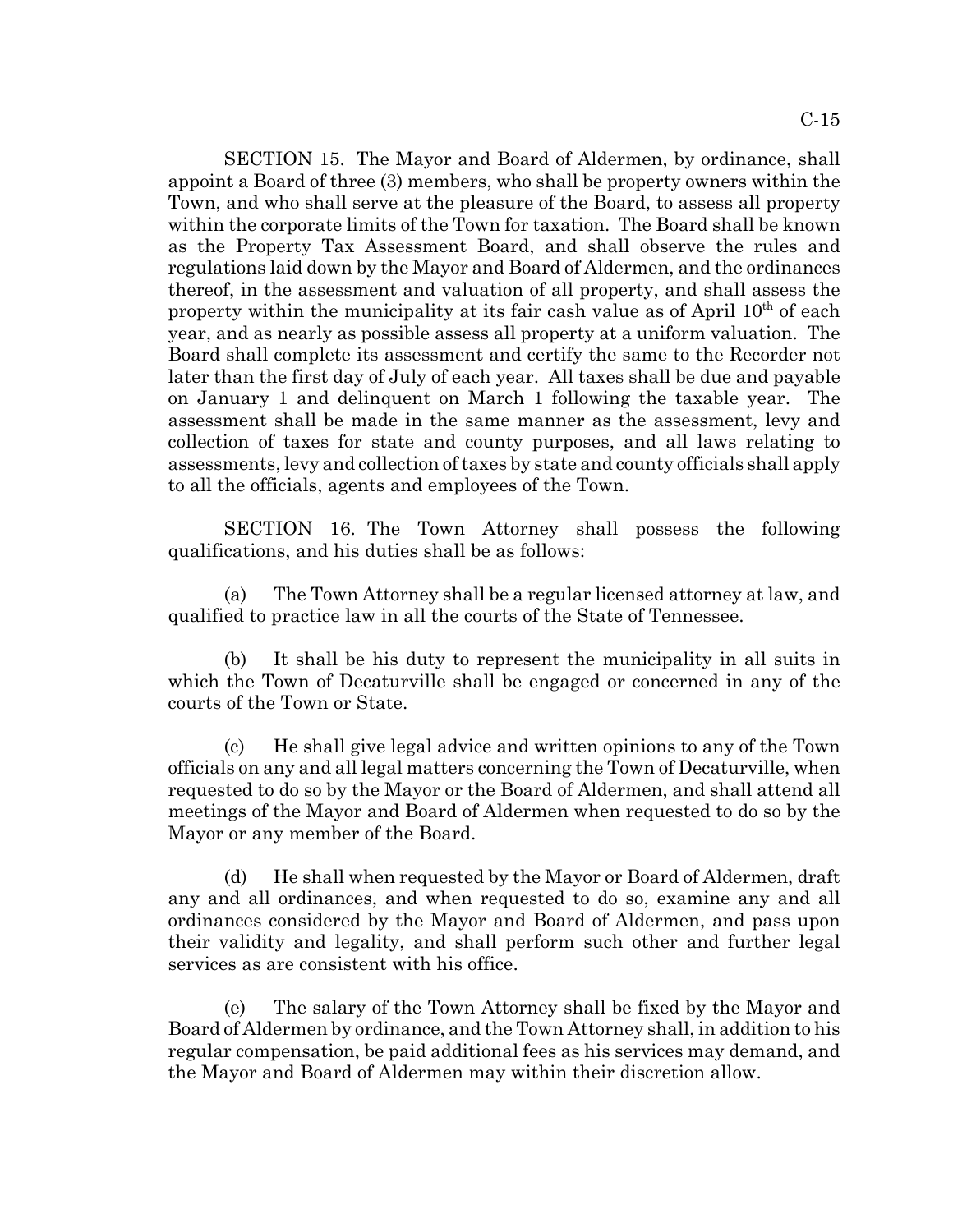SECTION 17. The Mayor and six (6) Aldermen herein named and especially designated as Mayor and Aldermen of the Town of Decaturville, shall hold their office subject to the provisions herein set forth, until the second Tuesday in January 1969, or until their successors are duly elected and qualified.

SECTION 18. The Town of Decaturville shall call for an election to be held on the first Tuesday of November 2004 and the first Tuesday of November every four (4) years thereafter, being the same day as the state general election, to elect a Mayor and six (6) Aldermen. Those persons elected and qualified on the first Tuesday of November 2004 shall be elected for a term of three (3) years, ten (10) months and twenty-eight (28) days and shall take office on the second Tuesday in January 2005 with their terms ending on the second Tuesday in December 2008. Beginning with the 2008 election and every four (4) years thereafter, persons elected and qualified shall be elected to four (4) year terms to assume office at the time set for the beginning of the first regular meeting of the board on the second Tuesday in December following the election and shall hold their offices until their successors are elected and qualified. All candidates shall meet the petition requirements as established by state law and enforced by the Election Commission.

All candidates for the office of Mayor and Alderman shall be legal residents within the Town of Decaturville, shall have had their residences within the Town for not less than one (1) year prior to the election in which they are candidates, and be legally qualified voters within the Town.

All registered voters of the municipality are eligible to vote in elections. All registered voters who reside outside the boundaries of the town who own real property located within the town limits of the Town of Decaturville shall be entitled to vote in all municipal elections and municipal referenda held in such town. In cases of multiple ownership of real property, no more than two (2) owners who are registered voters shall be eligible to vote under this subsection. [As amended by Priv. Acts 1980, ch. 256, § 1, replaced by Priv. Acts 2001, ch. 9, § 1; and amended by Priv. Acts 2008, ch. 78, § 1]

SECTION 19. The Mayor and Board of Aldermen shall by ordinance fix the tax rate on or before October 1 of each year.

SECTION 20. The Town of Decaturville shall also have all the powers that are now, or may hereafter be, granted to municipalities in the State of Tennessee, that are general in their nature under the Constitution and laws of the State of Tennessee and such general powers shall be in addition to any special powers hereby granted and are not in degradation of any such special powers contained in this Charter. The enumeration of powers in this Charter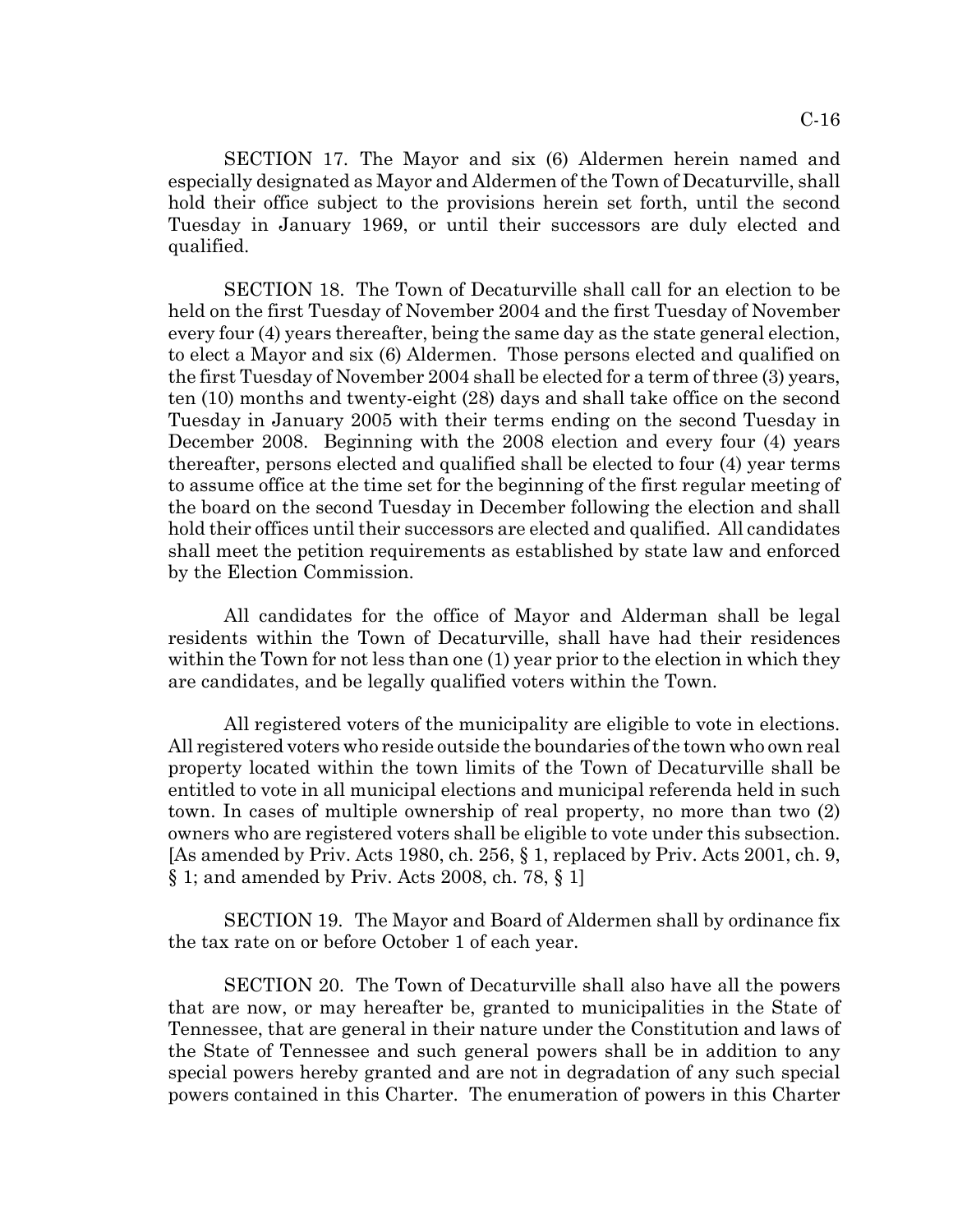shall not be constructed as a restriction of powers, but in the construction of this Charter the same shall be given a broad construction so as to effectuate the purposes of this Act, and the Town of Decaturville shall possess all powers expressly given or by necessary implication needed to carry into effect this Charter.

SECTION 21. The territory adjoining the Town may be added hereto, and included in the corporate limits and annexed to the Town of Decaturville, as and in manner provided by general law.

SECTION 22. Chapter 276 of the Private Acts of 1915, Chapter 555 of the Private Acts of 1927, Chapter 827 of the Private Acts of 1937, Chapter 649 of the Private Acts of 1947, Chapter 880 of the Private Acts of 1949, Chapter 100 of the Private Acts of 1953, Chapter 349 of the Private Acts of 1957, chapter 369 of the Private Acts of 1959, and Chapter 295 of the Private Acts of 1961, constituting the Charter of the Town of Decaturville are repealed.

SECTION 23. If any provision of this Act or the application thereof to any person or circumstance is held invalid, such invalidity shall not affect other provisions or applications of the Act which can be given effect without the invalid provision or application, and to this end the provisions of this Act are declared to be severable.

SECTION 24. This Act shall have no effect unless it is approved by a two-thirds (2/3) vote of the Town Council of Decaturville. Its approval or nonapproval shall be proclaimed y the presiding officer of the Town Council and certified by him to the Secretary o State.

SECTION 25. For the purpose of approving or rejecting this Act, as provided in Section 24, it shall take effect on becoming a law, but for all other purposes upon being ratified as provided in Section 24.

PASSED: March 11, 1968

James H. Cummings, Speaker of the House of Representatives

> Frank C. Gorrell, Speaker of the Senate.

APPROVED: March 13, 1968

Buford Ellington, Governor.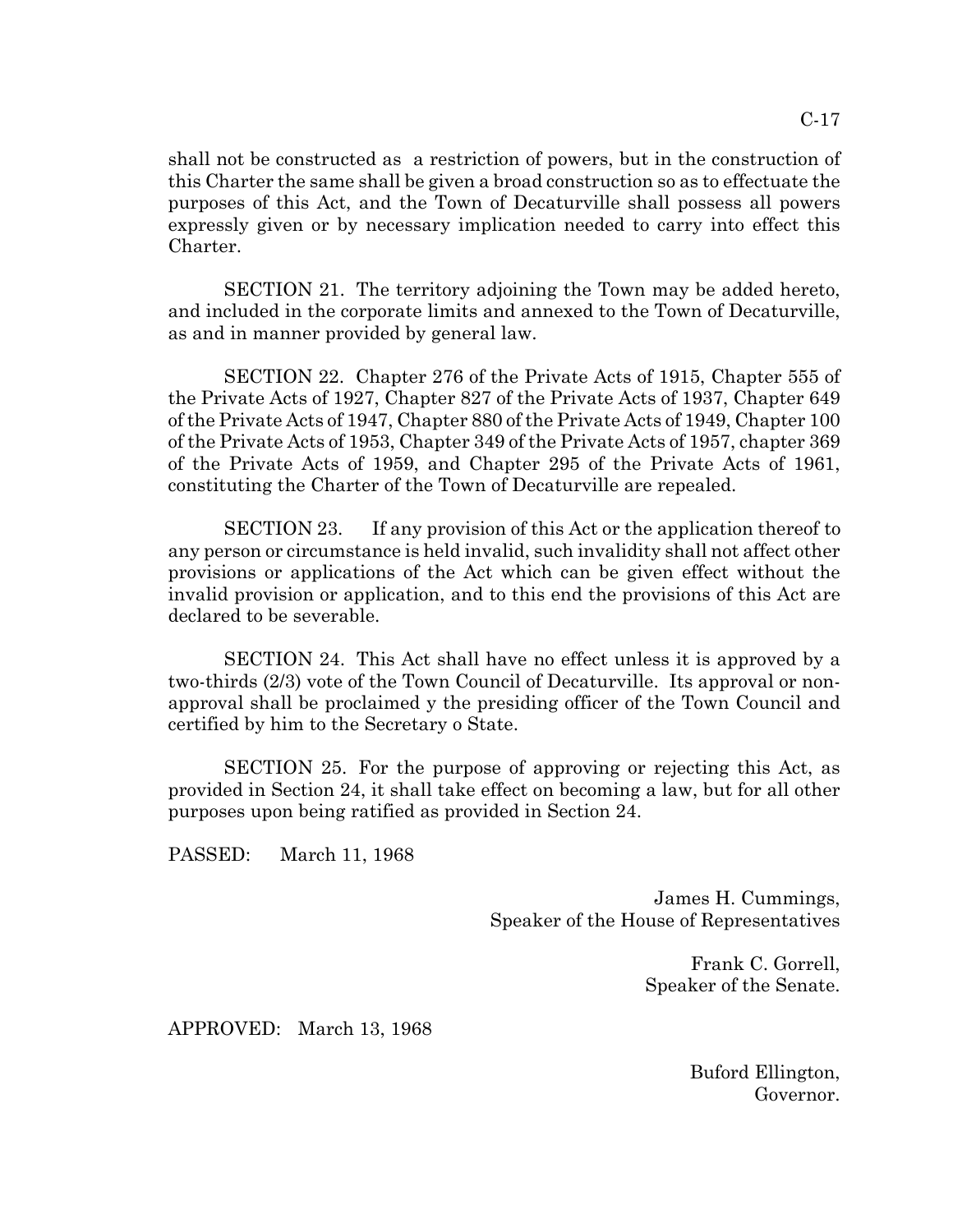C-18

This is to certify that according to the official records on file in this office, House Bill N0. 1273, which is Chapter No. 351 of the Private Acts of 1967, was properly ratified and approved and is therefore operative and in effect in accordance with its provisions.

> Joe C. Carr, Secretary of State.